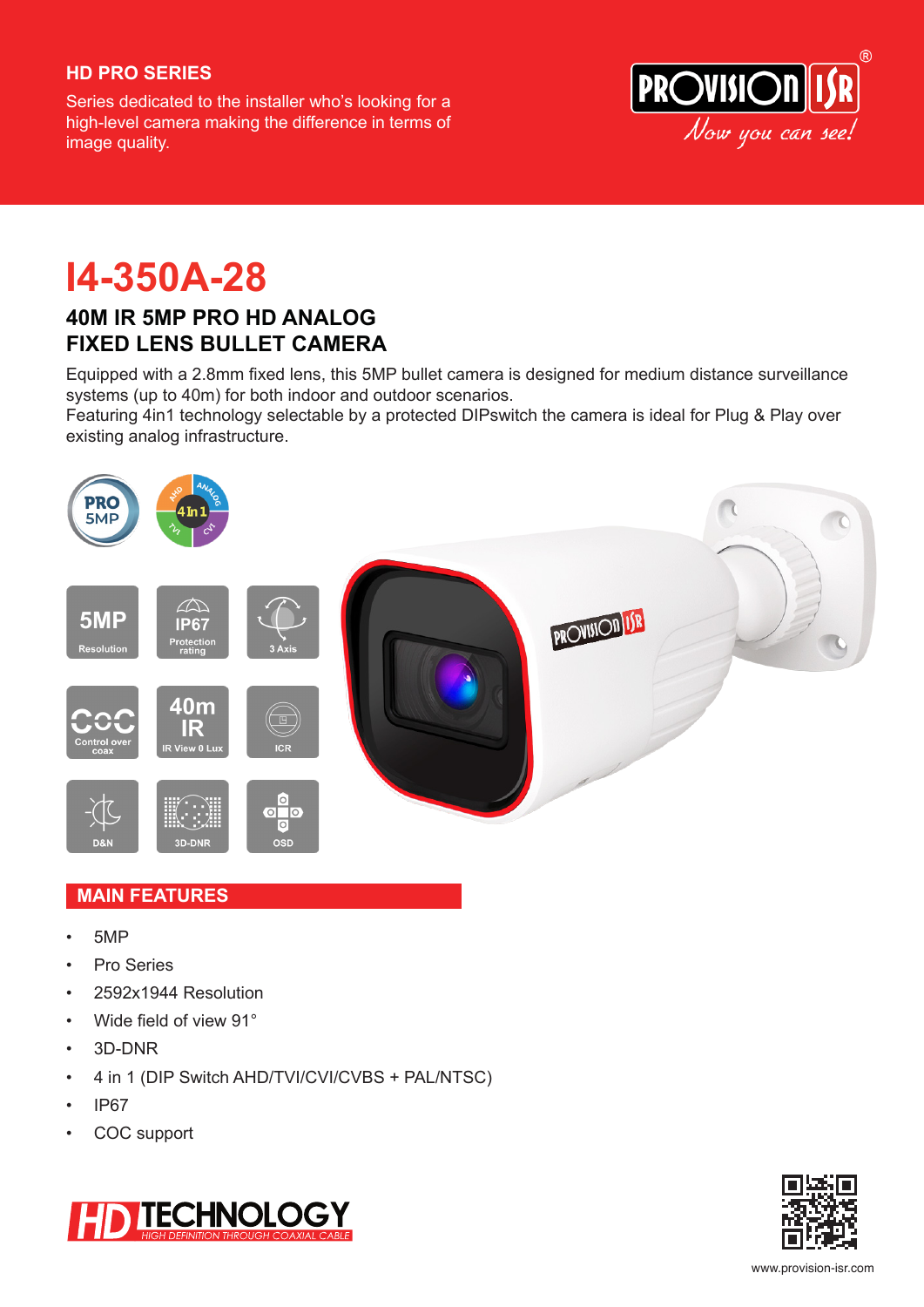# **I4-350A-28**



## **SPECIFICATIONS**

| Image Sensor                  | 1/2.7" 5MP SENSOR                                                                        |
|-------------------------------|------------------------------------------------------------------------------------------|
| Image Format                  | 5MP - 4:3. 4MP - 16:9                                                                    |
| <b>Effective Pixels</b>       | 2608x1960                                                                                |
| Scanning System               | Progressive                                                                              |
| Resolution                    | 5MP: 2592x1944 AHD/TVI<br>4MP: 2560x1440 AHD/TVI/CVI<br>CVBS: 700TVL                     |
| <b>FPS</b>                    | 25/30FPS                                                                                 |
| Min. Illumination             | Color: 0.01lux @F1.2, AGC ON<br>B/W: 0lux with IR                                        |
| D&N                           | True Day&Night-ICR                                                                       |
| <b>IR LED</b>                 | 2 LED Array (40m)                                                                        |
| <b>OSD Menu</b>               | Available via CoC Only                                                                   |
| CoC Support                   | Yes                                                                                      |
| Day & Night Mode              | Ext/Auto/Day/Night                                                                       |
| <b>Backlight Compensation</b> | <b>BLC</b>                                                                               |
| S/N Ratio                     | ≥52dB (AGC OFF)                                                                          |
| White Balance                 | Auto / Auto->Set                                                                         |
| Noise Reduction               | 3D-DNR                                                                                   |
| Video Output                  | 5MP / 4MP (Selected by OSD Menu)<br>AHD/TVI/CVI/CVBS + PAL/NTSC (Selected by DIP Switch) |
| <b>Privacy Mask</b>           | <b>No</b>                                                                                |
| D-Effect                      | Mirror + Flip                                                                            |
| <b>WDR</b>                    | Digital                                                                                  |
| Lens (Field Of View)          | 2.8mm Mega-Pixel Fixed (91°)                                                             |
| Power                         | DC12V/470mA                                                                              |
| <b>Operation Temperature</b>  | $-30^{\circ} \sim 50^{\circ}, 10\% \sim 90\%$ humidity                                   |
| <b>Protection Rate</b>        | IP67                                                                                     |
| Dimensions                    | 220.8*79.4*81.2mm                                                                        |
| Net Weight                    | 645g                                                                                     |
| Junction Box                  | PR-JB12IP66 - PR-JB12IP64                                                                |

## **HD TECHNOLOGY**